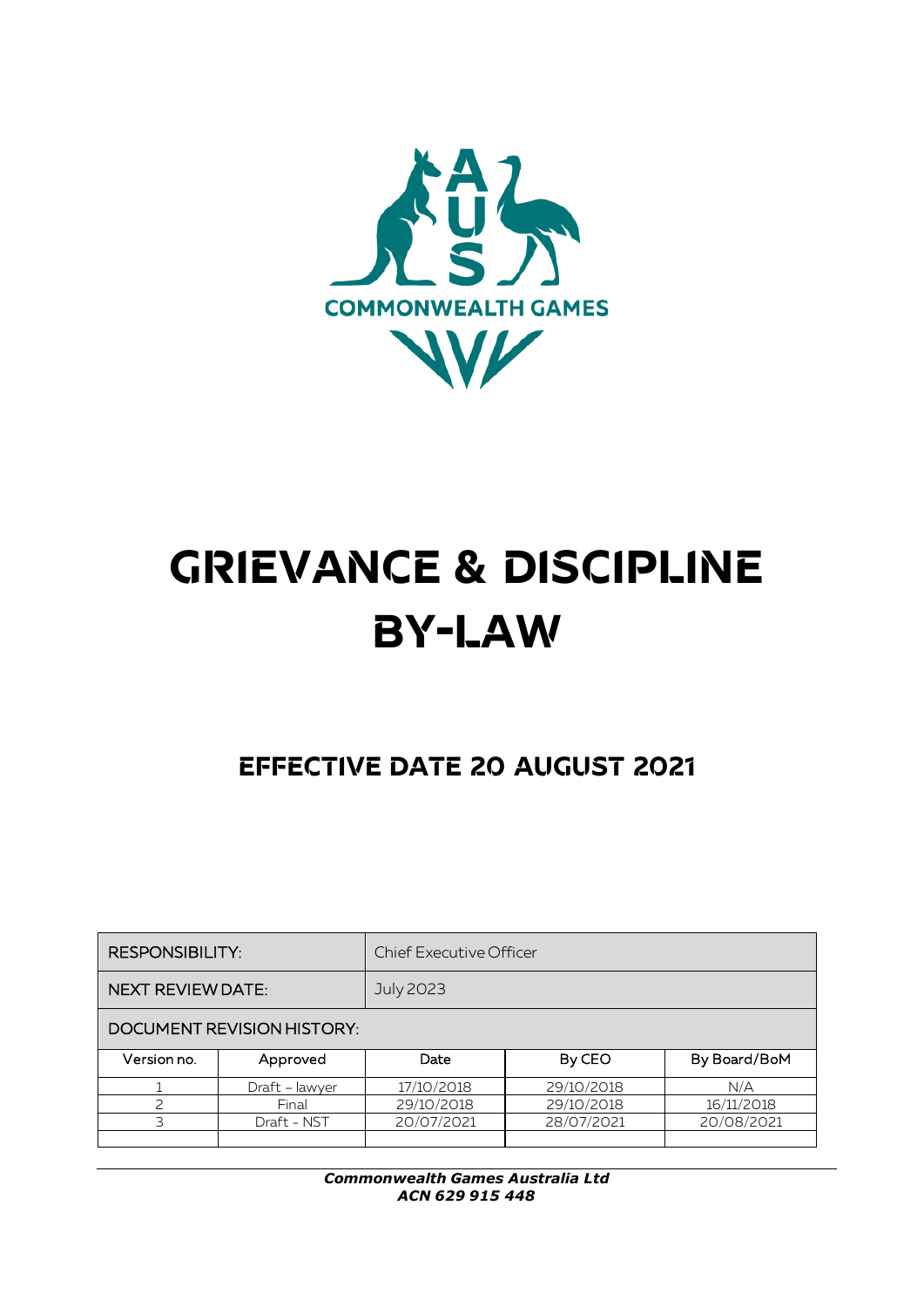### PART 1 – GRIEVANCE PROCEDURE

#### 11 DEFINITIONS

- (a) For the purposes of this by-law, a **dispute** is defined as, but not limited to:
	- (i) the result of a failure of a Member to comply with, uphold the purposes of, adhere to, or observe the practices of the Commonwealth Games Australia (CGA) Constitution, bylaws, policies, regulations or agreements; or
	- (ii) the discovery of any criminal activity perpetrated by a Member during or in connection with CGA events, activities or programs.
- (b) A grievance is defined as, but not limited to:
	- (i) an issue relating to a formal complaintthat has been submitted in writing to the CEO or Board relating to CGA rules, policies and by-laws between:
		- (a) a Member and another Member or Members; or
		- (b) a Member and CGA.
- (c) Any grievance submitted anonymously will not be acted upon.
- (d) Any grievance submitted with the CEO or the Board will not be acted upon if it is deemed in the absolute discretion of the CEO or Board, to be frivolous or vexatious.
- (e) NST means the National Sports Tribunal.
- (f) NST Legislation means the National Sports Tribunal Act 2019(Cth) (NST Act) and all legislative and notifiable instruments adopted under the NST Act and as in force from time to time.

#### 1.2. APPLICATION

- (a) This grievance procedure applies to disputes or grievances under this By-Law between—
	- (i) a Member and another Member or Members; or
	- (ii) a Member and CGA.
- (b) A Member must not initiate a grievance procedure in relation to a matter that is the subject of a disciplinary procedure until the disciplinary procedure has been completed.

#### 1.3. PARTIES MUST ATTEMPT TO RESOLVE THE DISPUTE

<span id="page-1-0"></span>(a) The parties to a dispute or grievance must attempt to resolve the dispute between themselves within 14 days of the dispute coming to the attention of each party.

#### 1.4. APPOINTMENT OF MEDIATOR

- (a) If the parties to a dispute or grievance are unable to resolve the dispute between themselves within the time required by claus[e 1.3\(a\),](#page-1-0) the parties must within 14 days—
	- (i) notify the CEO of the dispute and the CEO will in turn notify the Board; and
	- (ii) agree to or request referral of the dispute to the NST for mediation.
- (b) If the dispute or grievance is in relation to the CEO, then notice of the dispute must be provided to the President.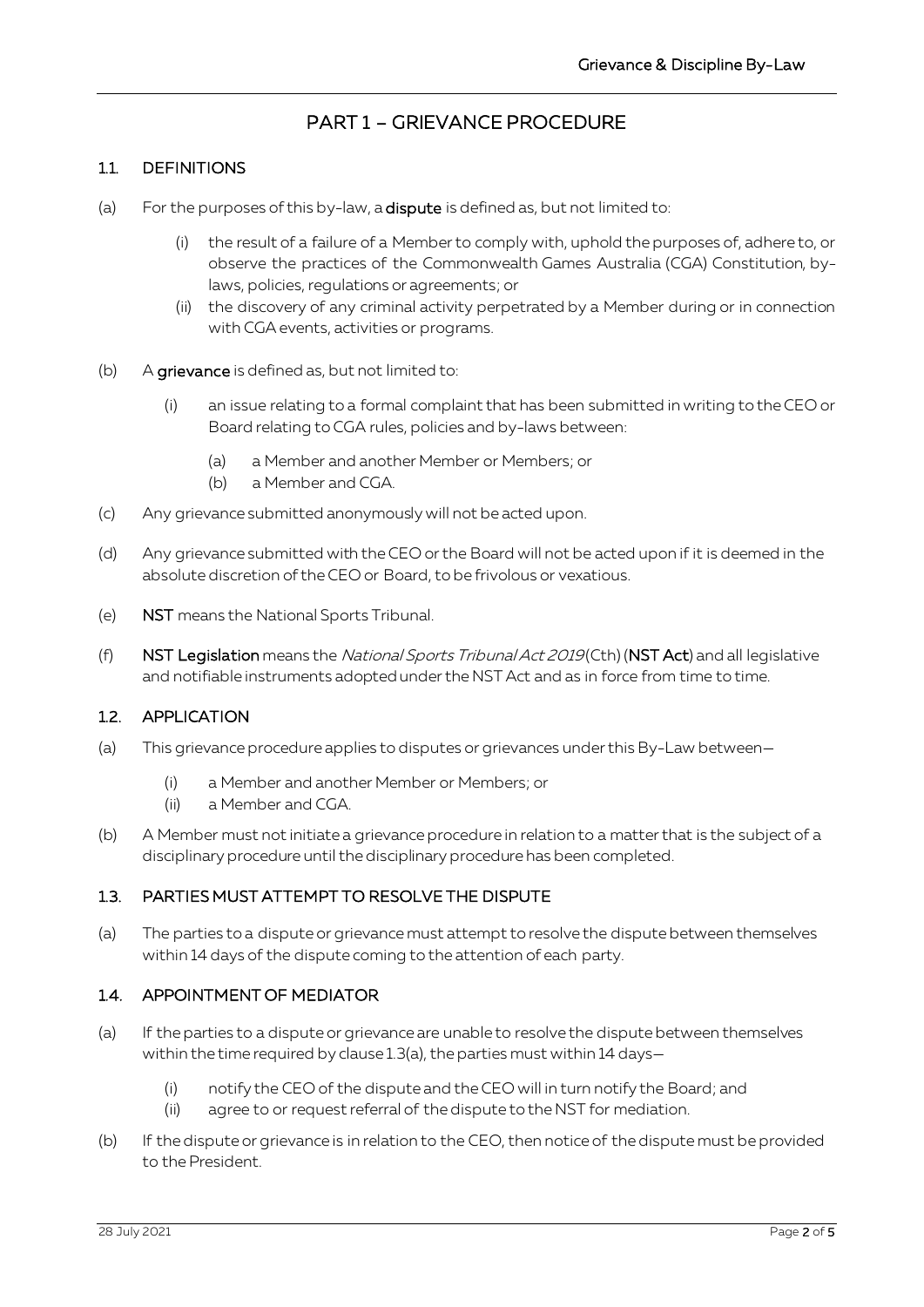#### 1.5. MEDIATION PROCESS

<span id="page-2-0"></span>(a) The mediation will be conducted in accordance with the NST legislation.

#### 1.6. FAILURE TO RESOLVE DISPUTE BY MEDIATION

- (a) If the mediation process does not resolve the dispute or grievance, a party (or, the parties together) may apply to the NST for arbitration of the dispute, which will resolve the dispute or grievance definitively in accordance with the NST Legislation.
- (b) The party or parties making the application to the NST will pay the application fee.
- (c) The time limit for making an application to the NST is twenty-one (21) days after the conclusion of the mediation process under claus[e 1.5\(a\).](#page-2-0)
- (d) The arbitration panel will consist of one (1) NST member.
- (e) Any NST service charges will be apportioned evenly between the parties to the dispute unless determined otherwise by the NST CEO.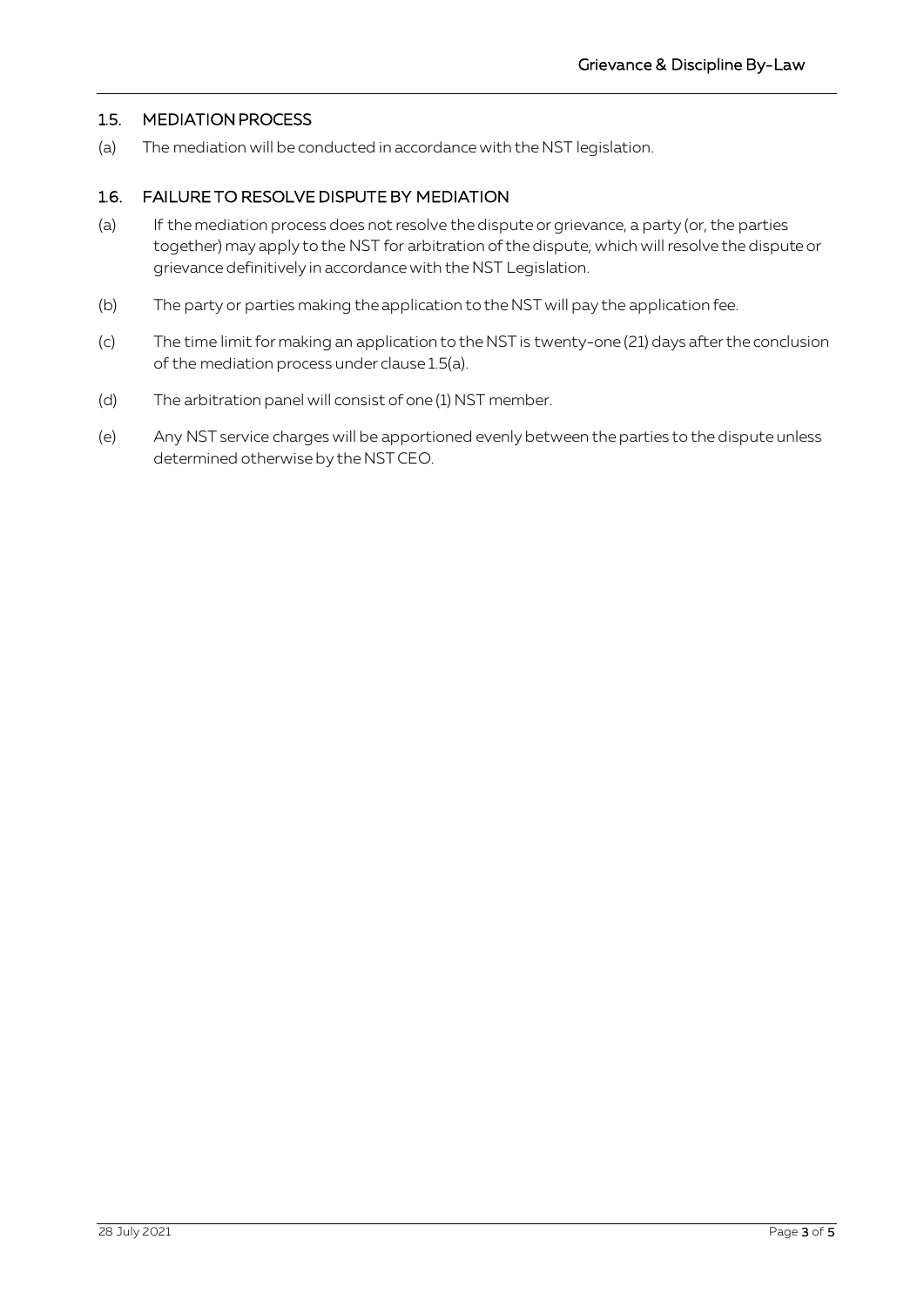## PART 2 – DISCIPLINE PROCEDURE

#### 2.1 GROUNDS FOR TAKING DISCIPLINARY ACTION

- (a) CGA may take disciplinary action against a Member in accordance with the Constitution or under any By-Law if it is determined that the Member:
	- (i) has failed to comply with the Constitution or any By-Law or Procedure made pursuant to the Constitution;
	- (ii) refuses to advance the objectives of the CGA Constitution; or
	- (iii) has engaged in conduct prejudicial to CGA.
- (b) Any action in relation to disputes or grievances regarding anti-doping must be taken in accordance with the CGA Anti-Doping By-Law only and not under this By-Law.

#### 2.2 DISCIPLINARY ACTION

- (a) If the Board is satisfied that there are sufficient grounds for taking disciplinary action against a Member, the Board must make an application to the NST for arbitration in the General Division, to hear the matter and determine what action, if any, to take against the Member.
- (b) CGA will pay the NST application fee.
- (c) The NST will conduct the matter in accordance with the NST legislation.
- (d) Any NST service charges will be apportioned evenly between the CGA and the Member, unless determined otherwise by the NST CEO.

#### 2.3 NOTICE TO MEMBER

(a) The CEO must give written notification to the Memberthat an application has been made to the NST General Division.

#### 2.4 DECISION OF NST

- (b) The NST may decide:
	- (i) that no further action will be taken against the Member; or
	- (ii) apply one or more of the following sanctions:
		- a) reprimand the Member;
		- b) suspend the Membership rights of the Member for a specified period; or
		- c) expel the Member from CGA; or
		- d) any other action deemed appropriate.
- (c) The Suspension of Membership rights or the expulsion of a Member by the NST under this clause takes effect immediately after the decision is made and communicated to the Member.
- (d) The Board of CGA agrees to abide by any decision made by the NST or any decision following any Appeal.